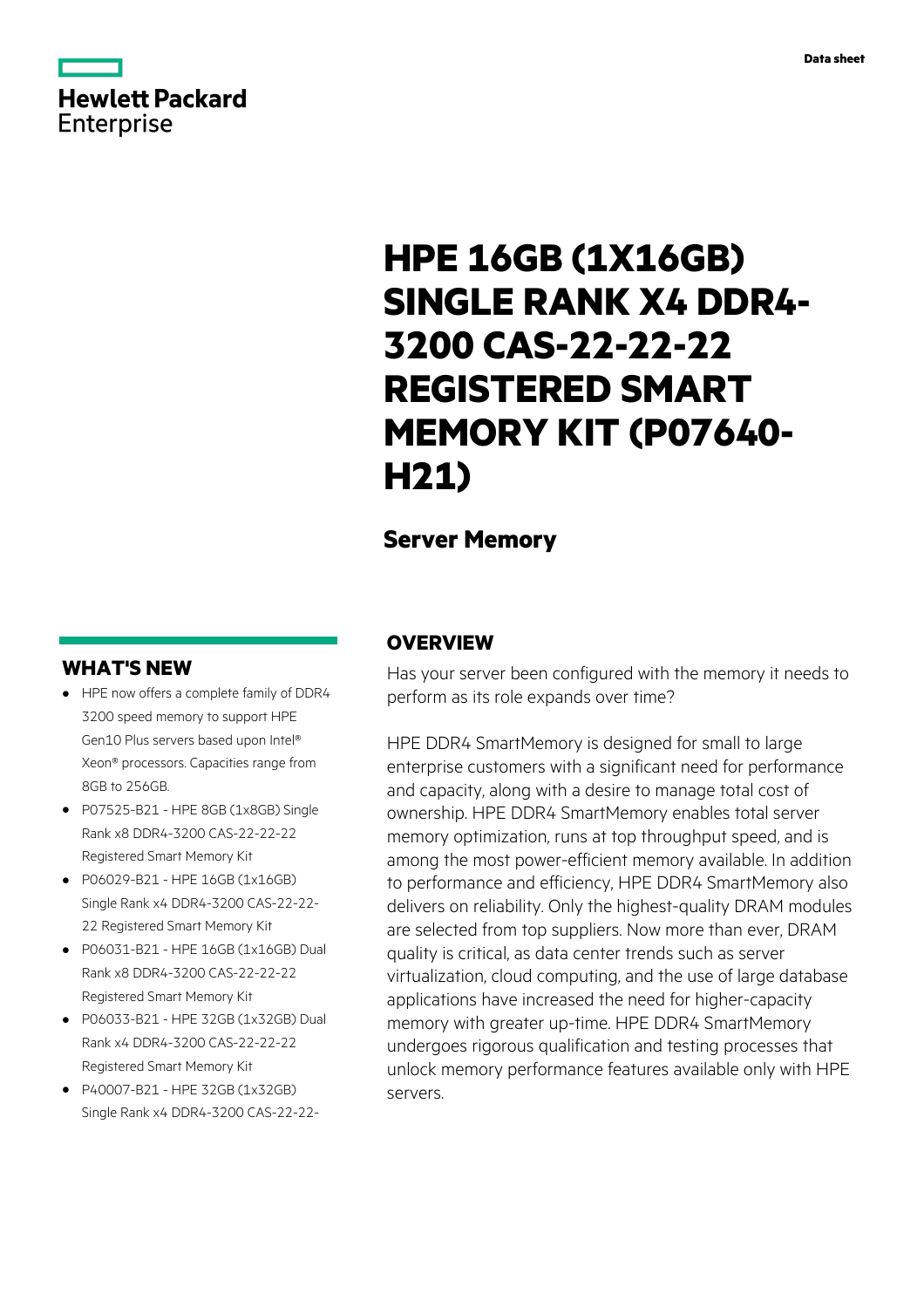22 Registered Memory Kit

### **FEATURES**

### **High Performance**

HPE DDR4 3200 MT/s SmartMemory provides improvements in bandwidth in comparison to DDR4 2933 MT/s memory modules.

HPE DDR4 SmartMemory delivers improvements in latency at 3200 MT/s in comparison to DDR4 2933 MT/s memory modules.

### **High Reliability**

Hewlett Packard Enterprise tests and qualifies HPE DDR4 SmartMemory modules on all HPE server platforms to deliver the highest level of signal integrity.

HPE DDR4 SmartMemory prevents unnecessary DIMM replacement and reduces server downtime with advanced memory error detection technology.

HPE uses the highest quality materials for its DDR4 server memory, reducing issues that may affect signal integrity and increasing system reliability.

HPE provides server memory that performs above industry standards, enabling customers to increase the performance of their servers without having to increase the amount of memory purchased.

# **Technical specifications HPE 16GB (1x16GB) Single Rank x4 DDR4-3200 CAS-22-22-22 Registered Smart Memory Kit**

| <b>Product Number</b>              | P07640-H21             |
|------------------------------------|------------------------|
| <b>DIMM type</b>                   | <b>RDIMM</b>           |
| <b>DIMM</b> capacity               | 16GB                   |
| <b>DIMM</b> rank                   | Single Rank            |
| DIMM native speed (MT/s)           | 3200 MT/s              |
| <b>Voltage</b>                     | 1.2V                   |
| <b>Product Dimensions (metric)</b> | 8.89 x 19.05 x 1.91 cm |
| Weight                             | 0.045 KG               |